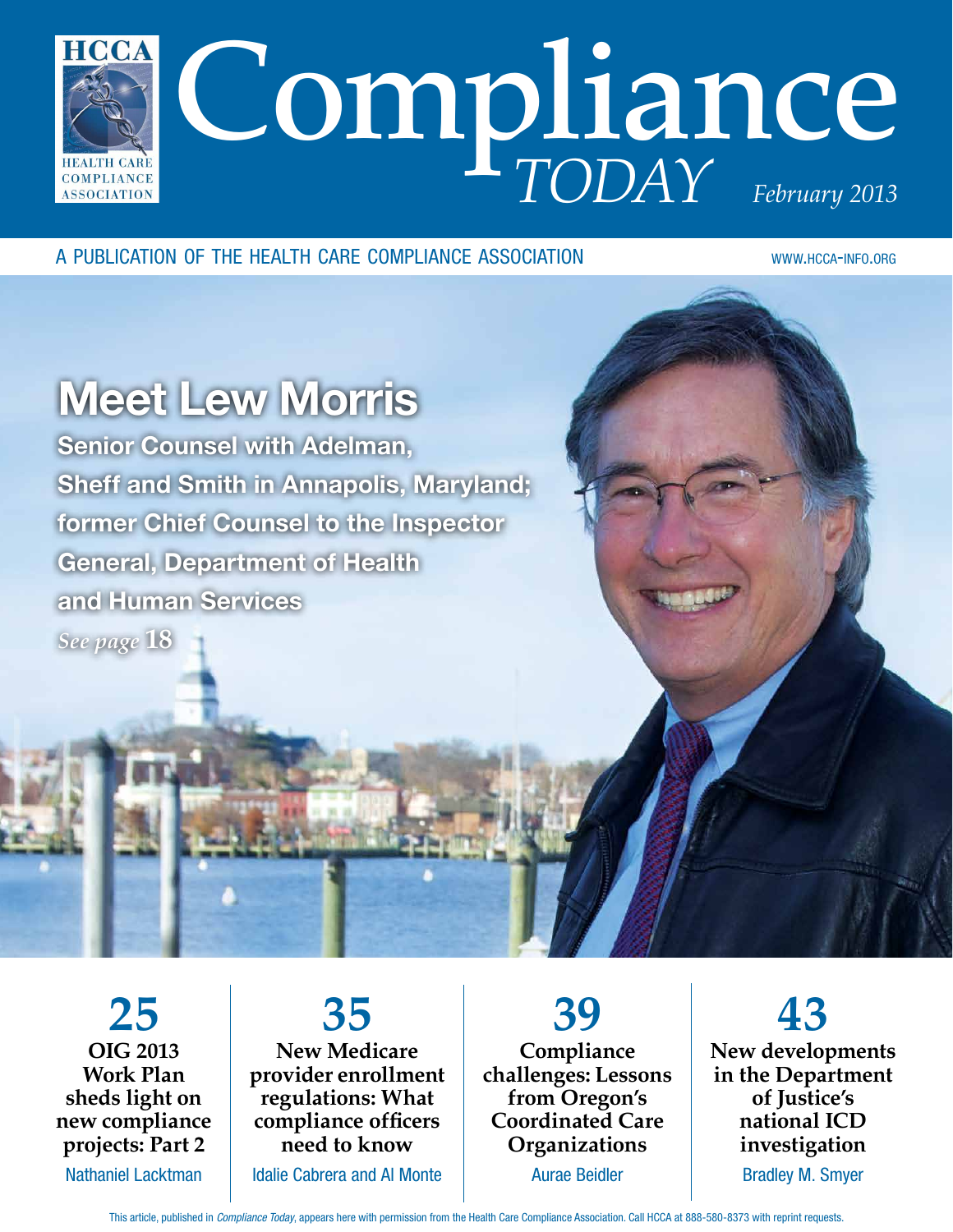## by Jim Sheldon-Dean and Vidya Phalke, PhD

# **Social media and HIPAA compliance: Balancing benefits and risks**

» Make social media work for you, rather than against you.

- » Ensure that social media programs and HIPAA compliance practices converge.
- » Balance the benefits and risks of social media with proper oversight of HIPAA violations.
- » Implement a risk-based approach for effective social media governance.
- » Strengthen credibility with robust social media policies and controls.

*Jim Sheldon-Dean (jim@lewiscreeksystems.com) is Director of Compliance Services at Lewis Creek Systems, LLC and Vidya Phalke (vidya@metricstream.com) is Chief Technology Officer at MetricStream.*

> The effectiveness and dangers of using<br>social media in the health care indus-<br>try are currently under debate. All of social media in the health care industry are currently under debate. All of us use social media networks like Facebook, LinkedIn, and Google+ to communicate with our friends and relatives. We use them as tools to share information and to discuss ideas and issues. From a marketing perspective, social media platforms provide customers with quick and easy access to information and help companies engage customers directly in real time.

> When it comes to the health care industry too, social media provides many benefits. But it has also caused health care organizations to land in the news for the wrong reasons. Recent reports of cases where health care professionals uploaded the photos of patients on social networking sites have led to penalties and tighter regulatory scrutiny. Such incidents not only violate a patient's privacy, but also demonstrate non-compliance with the Health Insurance Portability and Accountability Act (HIPAA). Therefore, health care providers

need to carefully consider the risks of social media and strengthen their social media governance program. The end objective should be to leverage social media to its full potential rather than treat it as a risk.

#### At a crossroad

The HIPAA Security Rule, which has been in effect since 2005, requires all individually identifiable health information or protected health information (PHI) that an organization creates, receives, maintains, or transmits in electronic form to be protected. This rule extends to all information transmitted through social media platforms.

 $\begin{array}{r} \text{is closing patient} \ \text{inedia.} \ \text{The} \ \text{e from $10,000} \ \text{gulators are} \ \text{of health care} \ \text{ly comply with} \ \text{or} \ \text{seas} \ -\text{supp} \ \text{in} \ \text{in} \ \text{in} \ \text{in} \ \text{in} \ \text{in} \ \text{in} \ \text{in} \ \text{in} \ \text{in} \ \text{in} \ \text{in} \ \text{in} \ \text{in} \ \text{in} \ \text{in} \ \text{in} \ \text{in} \ \text{in} \ \text{in} \ \text{in} \ \text{in}$ With increasing regulatory enforcement, health care providers need to be extra careful about transmitting and disclosing patient information through social media. The fines for willful neglect range from \$10,000 upwards. And right now, regulators are looking to hold up examples of health care providers that don't effectively comply with HIPAA on social media sites.



Sheldon-Dean



Phalke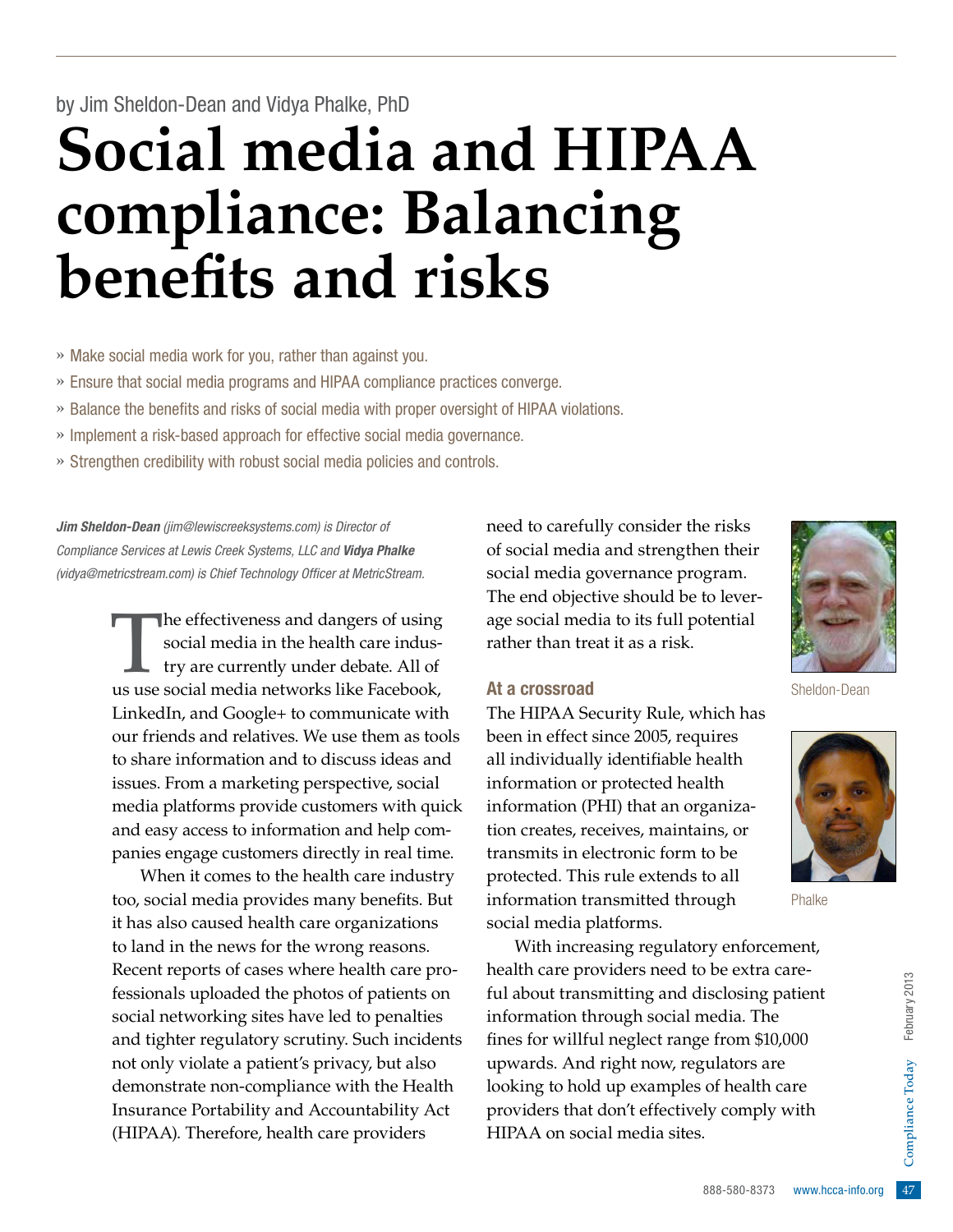Regulators have also begun conducting HIPAA audits of covered entities subject to the HIPAA Privacy and Security rules. The audit program, which is already under way, is expected to involve 115 random audits by

the end of 2012. This means that health care providers need to have the appropriate social media policies, controls, monitoring procedures, training, and documentation in place. Otherwise, they could get into serious trouble.

…it is important to effectively manage and monitor social media interactions so that it works for an organization, rather than against it.

That being said,

organizations shouldn't stay away from social media out of the fear of non-compliance with HIPAA. Having a social media presence helps protect one's reputation. It enables organizations to control what is being said in their name by, for instance, a disgruntled former employee. Therefore, it is important to effectively manage and monitor social media interactions so that it works for an organization, rather than against it.

#### Leveraging social media

Social media is a great tool for both patients and health care providers because it breaks the barriers of both distance and time. Patients generally use social media to compare notes on doctors, medications and their side effects, and treatment experiences. They may also want to share their emotional and physical difficulties with fellow sufferers, as well as their health care providers. For the digitally savvy younger generation, social media may be the mode of communication they prefer to employ with doctors.

48 **Health care proplements**<br>
48 www.hcca-info.org 888-580-8373 Health care providers benefit from social media in three major ways:

· **Sharing treatment information** Social media presents a quick and efficient way of letting patients know about group therapies or new treatments. However, privacy concerns need to be addressed. When

> it comes to health information—especially mental health-related

information—the loss of privacy could have significant risk. HIPAA requires health care providers to act according to the preferences of patients. Providers can communicate with patients

through social media only with their patients' express permission, and after informing them of the involved risks and probable impact of those risks.

· **Professional support**

Social networking forums are a great place to create support groups where doctors pool information and experiences on diseases and their treatment. However, strict controls for IT security, access, and information sharing need to be implemented. HIPAA rules also need to be followed to ensure that professionals do not share the private details and case histories of patients.

· **Marketing and branding**

Providers may want to reach out to patients and the larger community for marketing and branding purposes. But these efforts should adhere to HIPAA guidelines such that patient confidentiality rules are not breached. For example, there are cancer survivors who actively publicize that they've survived cancer and take part in awareness drives. But there are also others who prefer that no one knows of their experience, and they will mind being included in a marketing database. Hence, health care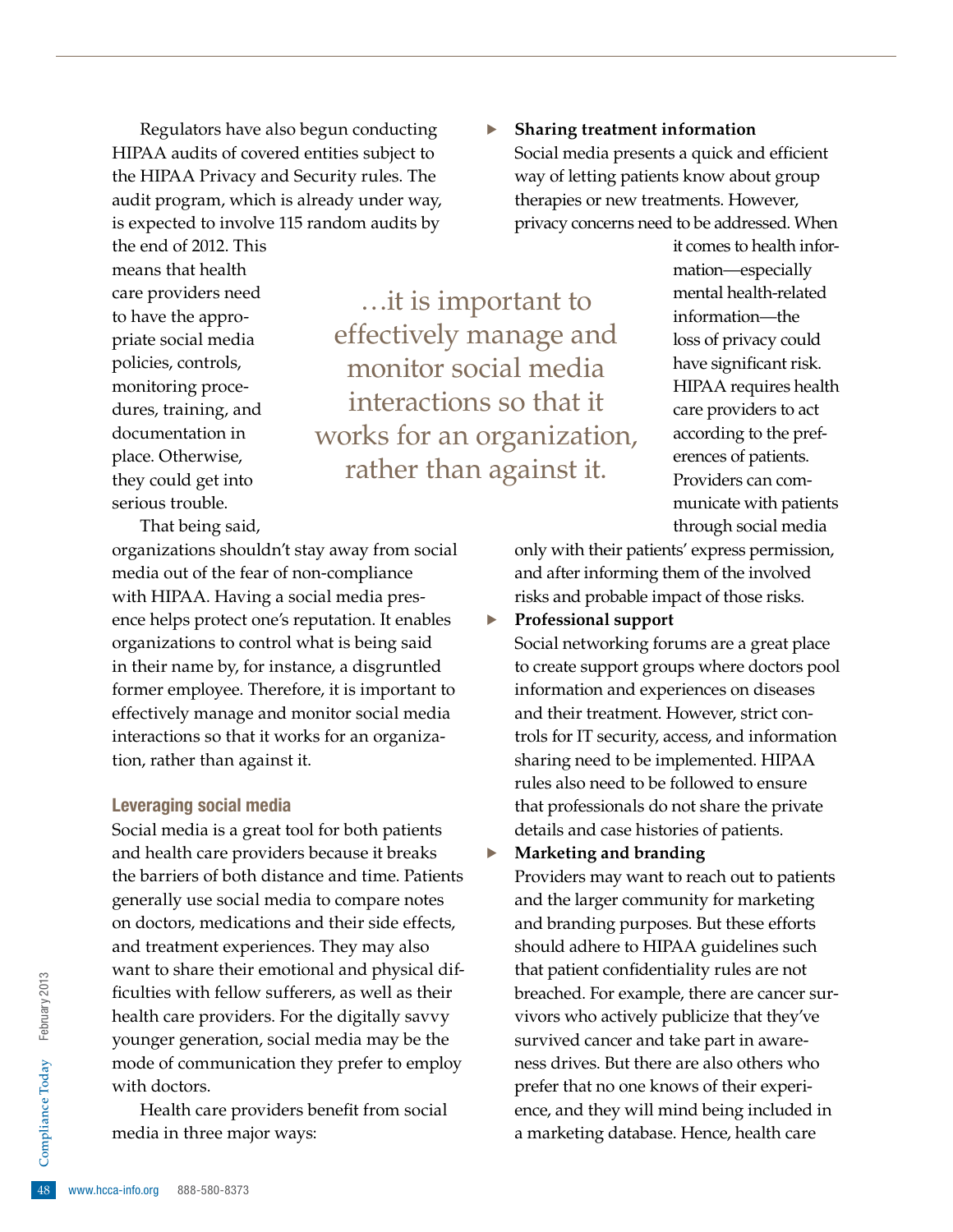organizations need to embed HIPAA compliance requirements into each aspect of their social media governance program.

Building an effective social media strategy

If ineffectively managed, social media risks can not only harm patient privacy, but can also lead to heavy regulatory sanctions and, more importantly, permanent reputational damage. Therefore, it is crucial that health care organizations implement a robust and well-planned approach to assess and mitigate these risks, and ensure that social media use is controlled and carefully monitored. Below are a few steps to keep in mind while developing a social media strategy:

· **Do your research and define expectations** Before establishing a social media presence, health care providers need to find out what is being said about their organization online. They also need to check if someone is wrongfully representing the organization. Be it receptionists or doctors, staff members should not represent the organization in an official capacity on their personal profiles, because they may not have an accurate overall picture.

After conducting this research, health care providers should set expectations and define the purpose of their social media strategy—be it to share treatment information, create a professional support group, or enhance marketing. Accordingly, stakeholders need to decide which key messages should be conveyed.

· **Establish roles and responsibilities** Organizations cannot afford to take their social media presence for granted. The role of coordinating, monitoring, and controlling social media conversations should be assigned to select employees. Responsibilities need to be clearly defined as to *who* will handle any breaking or negative news and how it will be handled.

In addition, formal approvals should be obtained. The IT security and HIPAA

compliance departments, for instance, will need to understand what the privacy and security implications of leveraging social media are, and what kinds of violations may arise, before approving any type of social media communication.

· **Conduct a risk analysis**

Before outlining social media policies and practices, health care providers need to understand the risks of non-compliance with HIPAA. Risk assessments help determine and quantify the probability and impact of such risks. Take, for instance, the risk of sharing dental appointment reminders on social networks. The probability that this information will be disclosed to the general public is high, but the impact of this disclosure is almost always nil. Most people wouldn't really care if anyone else knows that it's time for their annual dental appointment. In such cases, the overall risk score is low.

Based on these risk scores, organizations can determine high risk areas in their social media communication program and put in place controls to mitigate the risks.

Considering that the regulatory and corporate environment is constantly changing, it is beneficial to have an adaptable and streamlined risk management process—starting from risk identification, and extending to risk scoping, risk assessment, risk mitigation, and risk scoring.

It is also valuable to have a centralized risk-control library that helps standardize risk definitions and harmonize risk controls, especially in large health care organizations that have departments and business units scattered across locations. Common risk definitions and controls reduce risk management redundancies and enhance top-level visibility.

#### · **Implement and train employees on specific social media policies**

Fisk management<br>
op-level visibility.<br> **ployees**<br> **policies**<br> **policies**<br> **compliance providers**<br>
abundant<br>
abundant<br>
abundant<br>
888-580-8373 www.hcca-info.org 49 Based on HIPAA requirements and the feedback from the legal team, health care providers need to draw up policies with abundant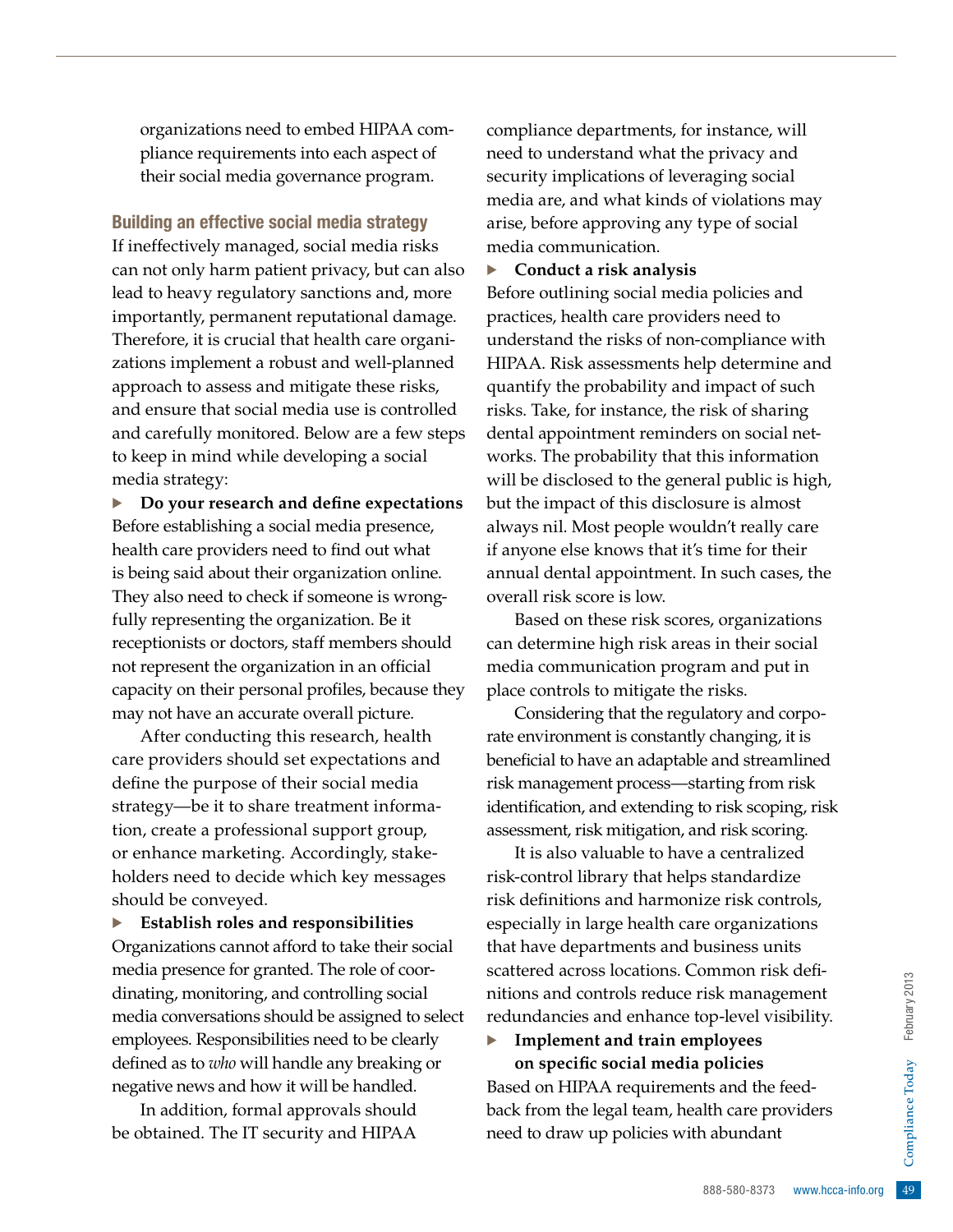real-world cases that explain what can and cannot be discussed online. These policies need to be reviewed periodically to ensure that they are being followed in letter and in spirit.

In addition, all medical and paramedical professionals need to be trained on the do's and don'ts of using social media for patient and client interactions, as well as professional interactions. Clearly defined policies and procedures, and a closed-loop training program minimize the likelihood of serious breaches of privacy and security regulations. Through

training, professionals also gain a forum on which they can ask their questions and get quick responses.

A systematic approach to the creation and storage of policies, reviews, and approvals; awareness and training; compliance tracking;

and visibility should be established. Control redundancies can be avoided by dovetailing social media policies with other organizational policies. In addition, mapping each policy to the corresponding risks and controls makes it easier to implement policy changes, while also improving accountability and transparency.

· **Manage compliance effectively**

tion is documented. They also need to decide<br>
which social media platform to use—private<br>
50 www.hcca-info.org 888-580-8373 Leveraging social media will be the way forward for health care organizations, and this medium can be made more effective if it has an appropriate risk mitigation plan built in to manage HIPAA violations. Organizations need to know what kind of breaches can happen and how they can be controlled. They should clearly know what kind of information is shared, how it is shared, which social media platforms are used, and how the informawhich social media platform to use—private

platforms with very strict access controls are better than public sites.

No matter which platform they decide to use, health care providers need to regularly monitor social media conversations for possible HIPAA violations. If the traffic is low, like in a small clinic with just two doctors, one hour a week is all that is needed to manually "listen" to what is being said about the company online and to respond and react to it. On the other hand, a lot of traffic, especially in a large organization, merits a system that is

No matter which platform they decide to use, health care providers need to regularly monitor social media conversations for possible HIPAA violations. more sophisticated. It should be able to automatically search for key words, send alerts to management, trigger corrective action, and align internal controls or policies, based on what is found online. If a non-compli-

ance incident, such

as a violation of information confidentiality, occurs on a social media site, health care providers should have a fairly robust system in place to help them react fast, investigate the issue, and implement the appropriate corrective action. The system should be able to collate all the required details of the incident, help perform a root cause analysis, and track the entire corrective action process. More importantly, it should help organizations prevent such incidents from recurring by triggering alerts to change a control that isn't working or by revising training programs.

To proactively identify incidents, as well as compliance issues, risks, and areas of improvement, health care providers need complete and real-time visibility into their social media governance processes. A graphic risk matrix, for example, helps a provider identify where it is and where it ideally should be, as far as social